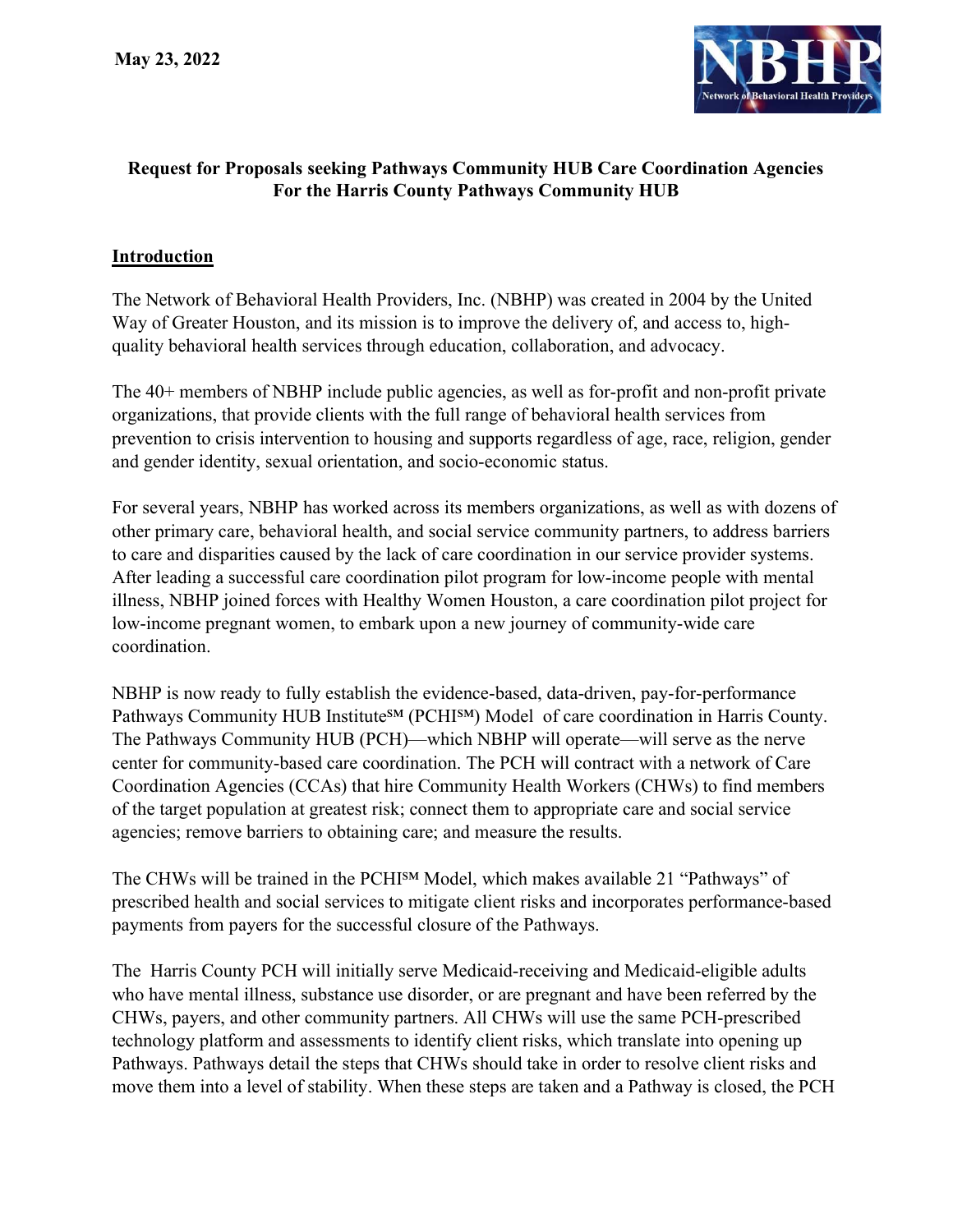will bill payers with whom they have negotiated contracts for the closure of the Pathways. Once the PCH receives payment, it passes on a portion of it to the Care Coordination Agency that employs the CHW who successfully completed the Pathway.

The overall goal of the Harris County PCH is to improve both client and community outcomes and reduce disparities by coordinating holistic care for these high-risk populations.

For more information on the Pathways Community HUB Institute<sup>SM</sup> Model, please visit: Community Based Care Coordination | Pathways Community HUB Institute (pchi-hub.org).

## **Opportunity**

The Harris County PCH Review Committee will select up to six organizations to become CCAs. The PCH will provide training and support for the CHWs and Supervisors employed by the CCA<sub>s</sub>.

Participating CHWs must be certified by the State of Texas and must be employed to work on Pathways for a minimum of 20 hours/week (full-time CHWs are preferred). CHWs must participate in up to four to eight weeks of training provided by the Harris County PCH initially, as well as ongoing training as required.

Supervisors will be expected to dedicate at least 25% of their time to supervising the CHWs and will be required to engage in trainings as well.

### Outcome-Based Payment Model

Recognizing that the Pathways Community HUB Institute<sup>SM</sup> Model uses an outcomes-based payment methodology, the PCH will support CCAs making the transition to this new payment system. CCAs that are selected will be eligible for partial funding that will support the salary, benefits, and operating costs of employing CHWs who have been trained, approved, and are implementing the Pathways Community HUB Institute<sup>SM</sup> Model.

The goal is to prepare agencies to move towards outcomes-based payments when Pathways are completed. The Harris County PCH currently is working to develop additional outcomes-based contracts with health care payers to build ongoing sustainability for this work.

The transition to outcomes-based payments will begin after the CHWs have been fully trained and the PCH has successfully launched and begun serving clients. CCAs will begin to move towards outcomes-based payments after 3 months of PCH operation, where a percentage of the payment will be tied to successful closure of Pathways, with the remaining funding supporting salaries. The Harris County PCH expects to have the capacity to support funding for partial salaries and benefits and outcomes-based payments to contracted CCAs as follows:

• For the first 3 months after the PCH is launched, CCAs will be eligible to receive up to 100% of salary and benefits paid to each FTE CHW supported by the PCH, up to \$4,166.67 per month (this is equivalent to annualized salary and benefits of \$50,000). During this time, the PCH will provide reports to the CCAs that will allow them to see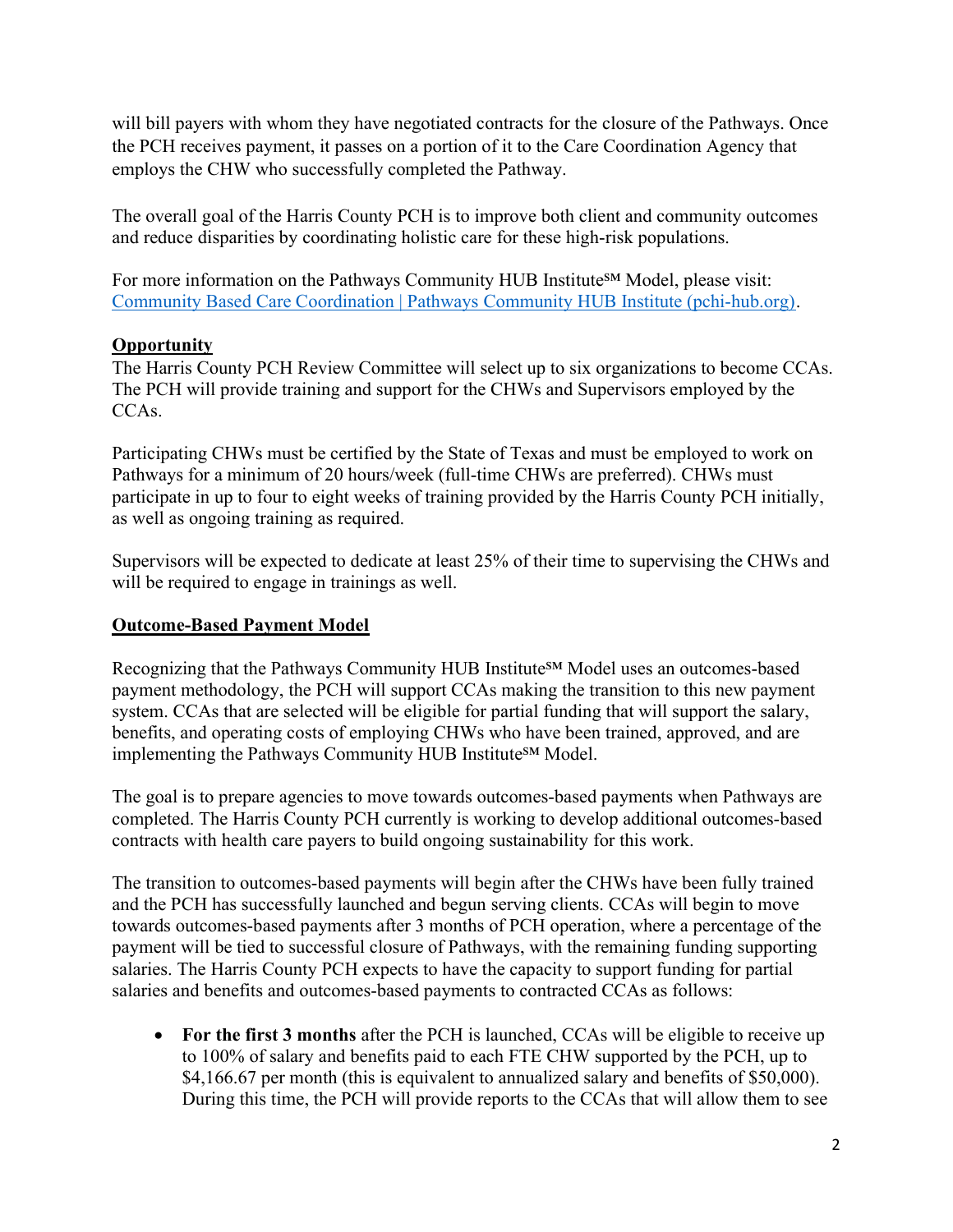the potential reimbursement that could have been received during that time period if the outcomes-based model was fully in place.

- For months 3-6 post-PCH launch, CCAs will be eligible to receive up to 50% of salary and benefits paid to each FTE CHW supported by the PCH, up to \$2083.33 per month, with the remainder being outcomes-based payments tied to the successful closure of Pathways.
- For months 6-9 post-PCH launch, CCAs will be eligible to receive up to 25% of salary and benefits paid to each FTE CHW supported by the PCH, up to \$1,041.66 per month, with the remainder being outcomes-based payments tied to the successful closure of Pathways.
- For months 9-12 post-PCH launch, CCAs will be expected to move to a full outcomesbased payment model, though this will depend upon a variety of factors. If funding permits, CCAs may be eligible to receive up to 25% of salary and benefits paid to each FTE CHW supported by the PCH, up to \$1,041.66 per month, with the remainder being outcomes-based payments tied to the successful closure of Pathways.
- In Year 1, the PCH will provide additional funding on top of CHW support to contracted CCAs to support supervisor oversight (provided by a nurse practitioner, or masters level professional). It is anticipated that 25% of a supervisor's time will be needed to oversee 2 CHWs. Contracted CCAs will receive up to \$10,000 to support a portion of the Supervisor's salary.

The Harris County PCH recognizes that the ability of CCAs to adapt to the outcomes-based payment model is partially dependent upon the volume of referrals the CCAs receive that allow them to successfully close Pathways. If the PCH referral volume is not what is anticipated, both the PCH and CCAs can revisit the time periods and methodology outlined above to determine whether or not they should be revised, funding permitted.

#### Eligible Organizations

Organizations are eligible to submit applications to become CCAs if:

- They currently employ or intend to employ, certified Community Health Workers, with a minimum of two CHWs designated to participate in the Harris County PCH.
- They provide, or are willing to provide, home- and community-based outreach and care coordination services to residents of Harris County who have mental illness, substance use disorder, or are pregnant with behavioral health risk factors (as the PCH infrastructure grows, the target population will be expanded).
- The organization has experience working in underserved communities.

Organizations that already have a dedicated funding source to cover the salary and benefits of CHWs and are willing to contract solely for outcomes-based payments may be favored in the selection process. The Harris County PCH reserves the right to decide the number of awards, type of awards, amount of support, or to make no awards at all.

#### Application Deadline

Applications are due by 5:00 p.m. on Monday, June 20, 2022. Care Coordination Agencies selected by the Harris County PCH CCA Review Committee will be notified by June 30, 2022.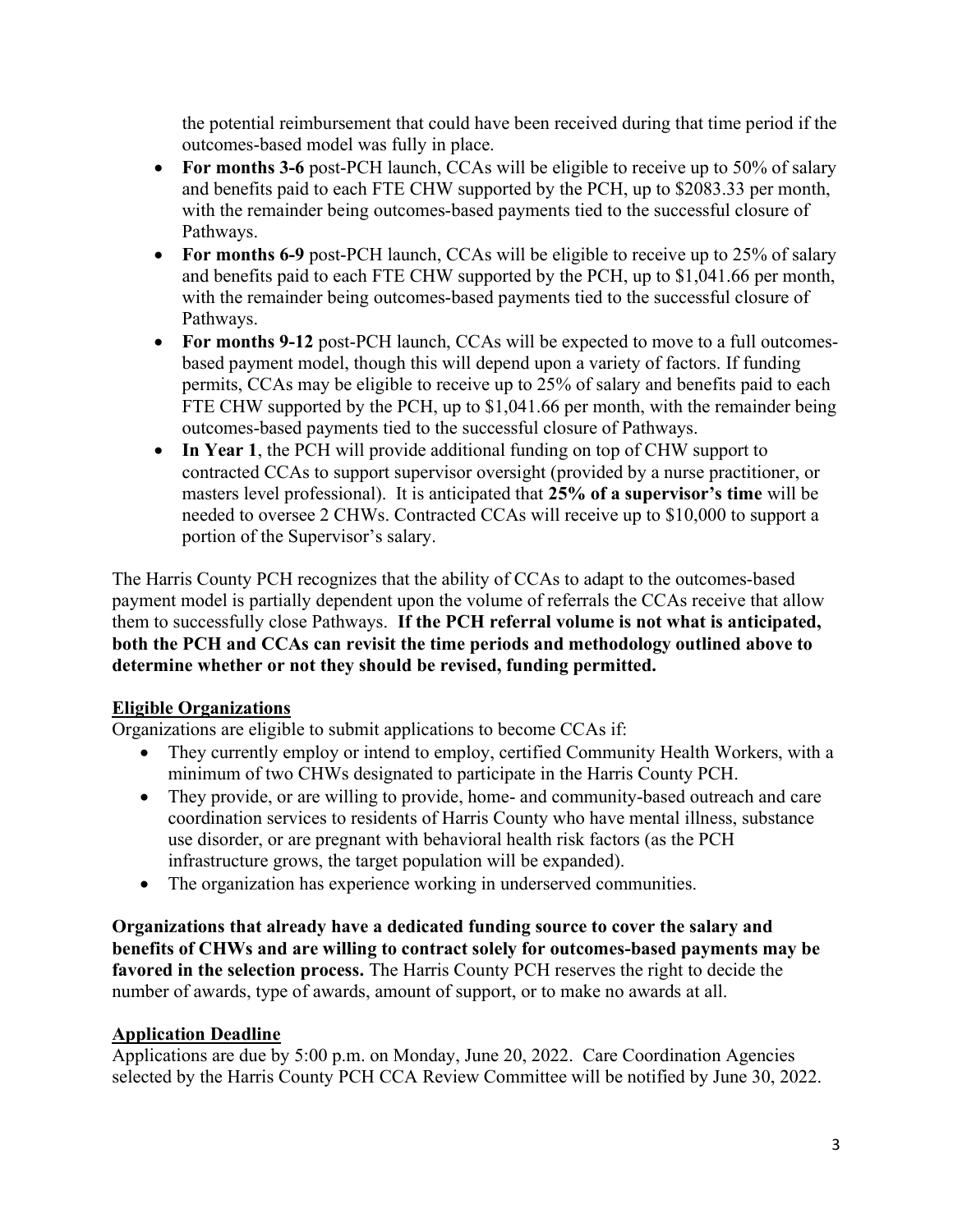Selected agencies will then have 30 days to designate/hire CHWs and enter into a contractual agreement with the Harris County PCH.

### Description of CHW Role in the Pathways Community HUB

- 1. Engage in all relevant trainings, including PCHI<sup>SM</sup> Model trainings, behavioral health, trauma-informed care, intimate partner violence trainings, technology, and others
- 2. Work in accordance with all Pathways Community HUB Institute<sup>SM</sup> Model guidelines, including but not limited to: use of standardized intake and risk assessments, assignment and administration of Pathways, use of approved educational materials, timely documentation, use of the provided hardware and technology to report progress and outcomes, and attendance of trainings and meetings hosted by the Harris County PCH.
- 3. Conduct outreach and identify eligible high-risk individuals to enroll in the Harris County PCH.
- 4. Establish a trusting relationship with the prioritized populations and referred clients.
- 5. Mitigate client risks by using prescribed Pathways to connect them with needed health, behavioral health, and social services, as appropriate.
- 6. Translate information from service systems to participants in a culturally appropriate manner and communicate participants' cultural preferences and needs with service systems.
- 7. Assist in development of strategies to address or eliminate barriers to care.
- 8. Work collaboratively with supervisor to ensure that all participant needs are identified and addressed.

# Care Coordination Agency - Application Questions

# Please answer the following questions in a separate document (no more than five pages).

- 1. Provide agency name, mission, main contact person, title, street address, phone and email.
- 2. What geographic regions/zip codes does your organization serve? If you have CHWs on your staff, which geographic regions do they serve?
- 3. What populations does your organization serve? If you have CHWs on your staff, which populations do they serve?
- 4. Indicate the primary reason your organization is interested in participating in the Harris County Pathways Community HUB model.
- 5. Does your organization partner with other community agencies? If so, list these agencies and provide examples of collaborative efforts taking place.
- 6. How would participating in the Harris County Pathways Community HUB help meet the mission of your agency?
- 7. How many CHWs would you intend to dedicate to this project, and would they be parttime (20 hours per week) or full-time (40 hours per week)?
- 8. Will you be hiring new CHWs, or will current employees be assigned to this project?
- 9. If you will be hiring new CHWs, how long will it take to recruit and hire them?
- 10. If you have current CHWs that you will assign to this project, please indicate the current funding source for your CHWs, and if your organization will need support for CHW salary and benefits or solely outcomes-based payments.